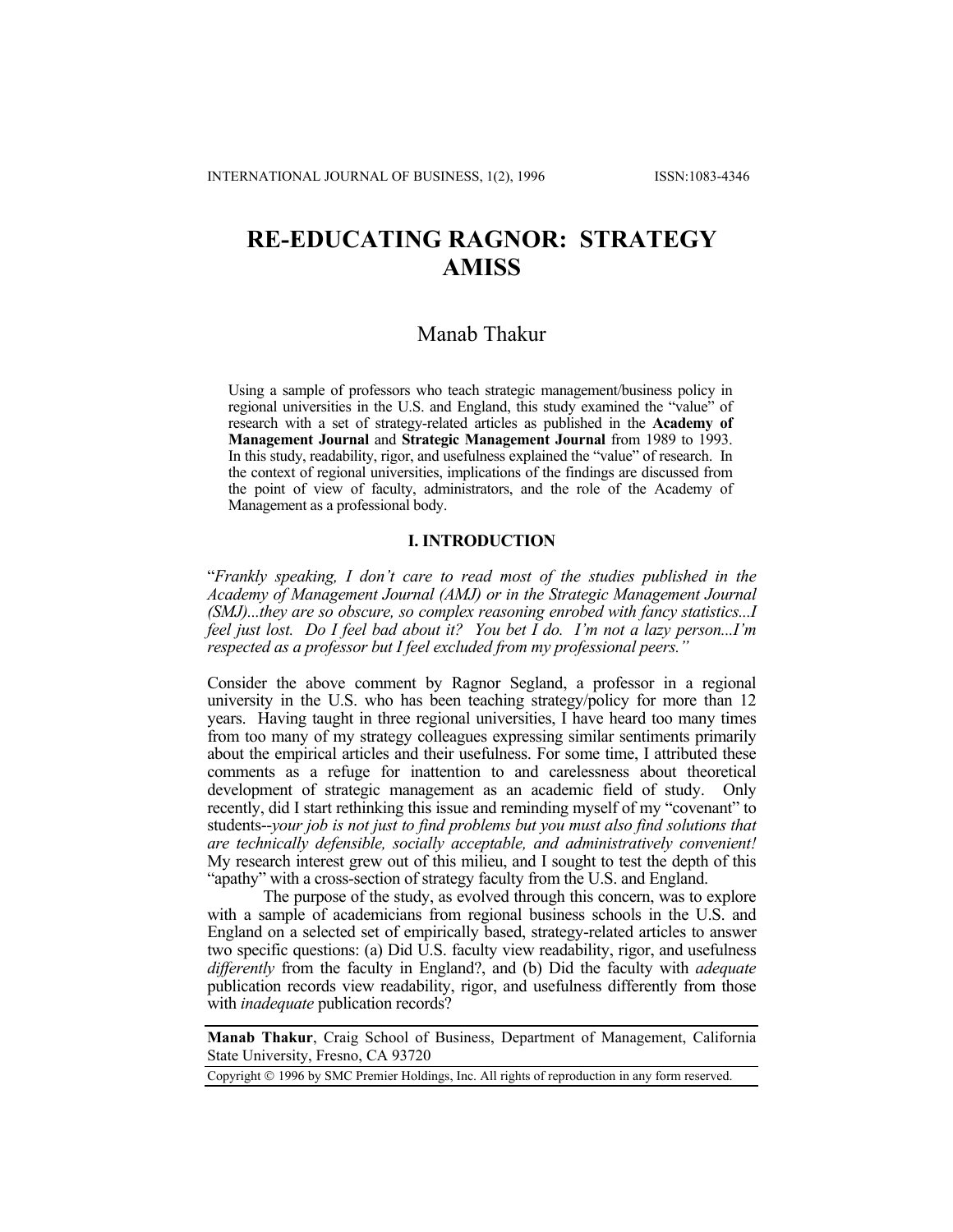#### **II. STUDY PERSPECTIVE**

Over the years, many management writers have argued the need for businessrelated research to be understandable and relevant (Aktouf, 1992; Lang & Dittrich, 1982; Peters & Waterman, 1982; Zoffer, 1991). A more respectable forum asserting this need is presented by Porter and McKibbin (1988). What is interesting in these writings is the fact that the need for relevant research is neither differentiated between the managers and the academicians nor is it distinguished between the faculty teaching in flagship as opposed to regional business schools. The differentiation of need between the managers and faculty at large is due to job orientation of the former group which demands, among other things, immediate application and expediency. Most of the academically oriented articles however do not go along with this generic predisposition. An elaboration of the other assumption appears in the following pages.

#### **Study Assumptions**

In addition to the assumption stated above, the other assumption is that the demand and the relevancy of research between the faculty in flagship and regional schools are situationally based, and they cannot be obfuscated by aggregation. Consider the mission-linked differences between the schools. The Carnegie Foundation defines flagship schools as the "institutions (that) offer full baccalaureate programs, are committed to graduate education through the doctorate degree, and give high priority to research." Regional schools, on the other hand, are defined as the "institutions (that) offer baccalaureate programs and, with few exceptions, graduate education through the Master degree" (1987:3).

 During the course of the study, I found several administrators in regional schools (Deans, Associate/Assistant Deans, Chairs) and faculty voicing their schools' missions primarily as "teaching" and thus differentiating themselves from "research" institutions such as the flagship business schools. Interestingly, I did not find faculty in regional schools *denying* the linkage between research and teaching but what they seemed to argue was the extent to which their research should result in publications. In several instances, I observed the debate subtly shifting from the need to do research to the logistical problems of publishing research results. The problems mentioned were a combination of the following: heavy teaching load, lack of teaching assistance, inadequate library and computer facilities, lack of travel money, etc. Most administrators were rather annoyed by this litany of inadequacies from their own faculty members. Not only did they challenge the assertions but they also questioned the academic integrity of some of their faculty members in making them. For example, the administrators argued that their old tenure system had undergone great transformation in recent years where being just a "good citizen" would no longer do. Research resulting in publication was clearly the path to get tenure in the future, they claimed. Unfortunately, they added, the impact of this new system had not affected the tenured faculty (Over 62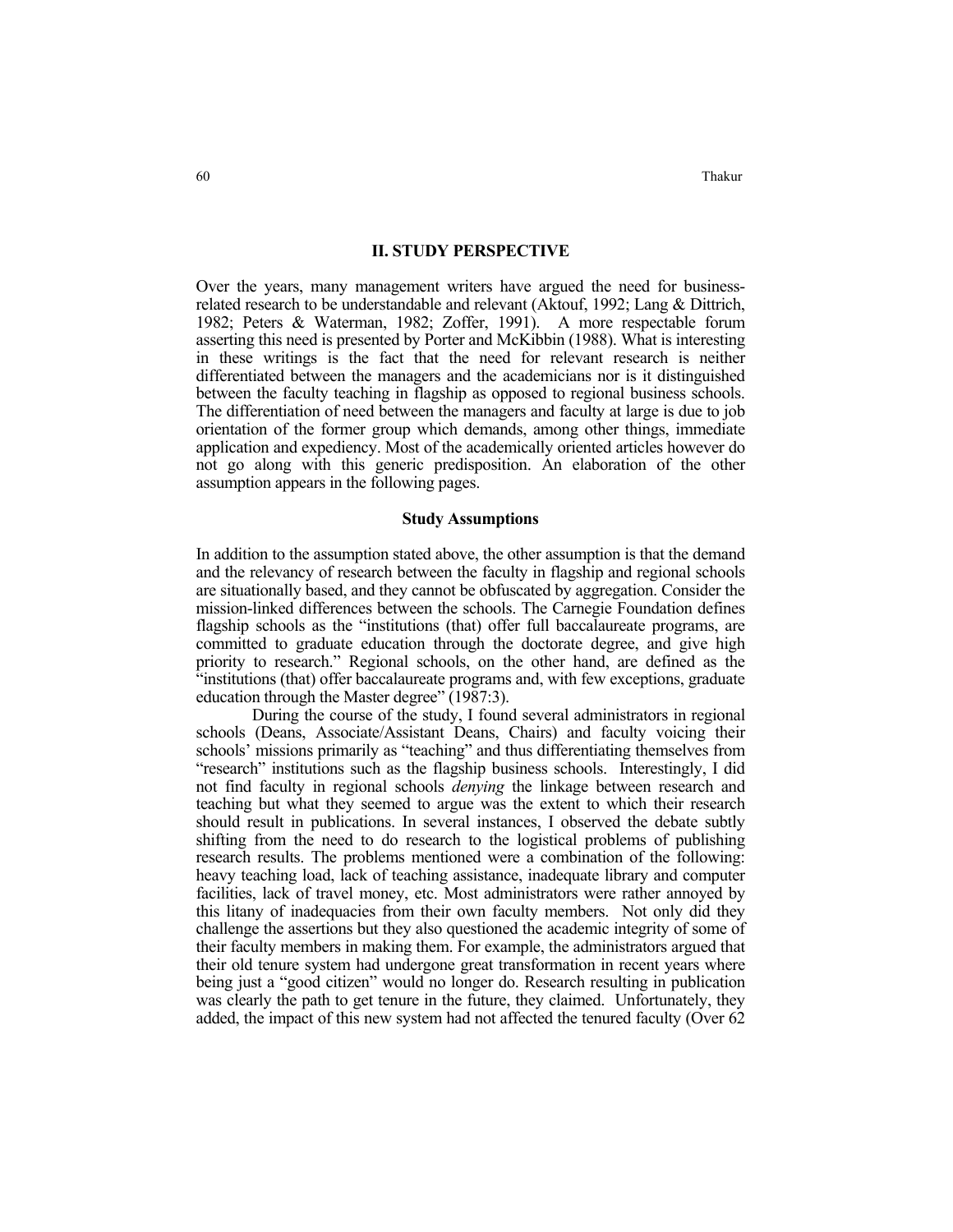per cent of the U.S. faculty were tenured. A corresponding figure for Britain was not available.)

 Why were the regional schools shifting their performance focus on research and publication? It is partly economical in the sense that as the state legislatures squeeze the budget for higher education, the schools have to increasingly rely on external funding. This source of funding is decided by the quality of publishable research of the existing faculty. And this is where all business schools--regional and flagship--compete on a level playing field. The other reason is intertwined with the realization that research/publication and teaching are highly compatible activities. In common with their flagship counterparts, the regional schools are moving toward a similar set of criteria- *where do the faculty publish and how many are being published* (see Byrne, 1990; Dulex & Fieldon, 1992; Maeroff, 1993).

### **Why England**

Having spent 15 years in England, initially as a student, lecturer, and a manager in industry, I expected a certain degree of congruence with the sentiments of Ragnor and others by the British counterparts teaching in similar institutions such as polytechnics and technical colleges. Many of these polytechnics and colleges started in the late 1950s to provide business education to those who were not otherwise "admissible" to traditional universities. The faculty at the polytechnics that were recruited at that time came primarily from industry. And many of the recruits had only Master's degrees. In 1992, most of the polytechnics were transformed into regional universities. Some of the reasons for this transformation were, a glut of candidates with doctoral degrees, demand for formally qualified employees (as opposed to being vocationally trained) who were able to compete against other candidates from the Common Market countries, and improved pay scales in higher education. This emerging scenario and the wide circulations of both AMJ and SMJ made England an interesting location.

## **III. LITERATURE REVIEW**

Accepting the need for eclectic theory building, Schendel & Hofer (1979) drew the boundary of strategic management into 18 topical areas and called for more conceptual work on the relationships between implementations and formulation of strategy. Srivastava (1987), following this call, divided the area further into 23 research programs and examined several publications representing the programs identified. The publications were selected from a wide variety of sources, such as "individual research papers, books, and monographs into distinctly identifiable groups representing separate research programs" (1987:80-81). Srivastava then analyzed the publications against two dimensions: *rigor and usefulness*. *Rigor* was assessed by the conceptual adequacy of the publication in question and the methodological rigor, which ranged from qualitative data analysis to mathematical modeling. *Usefulness* was based on the ability of the contribution to provide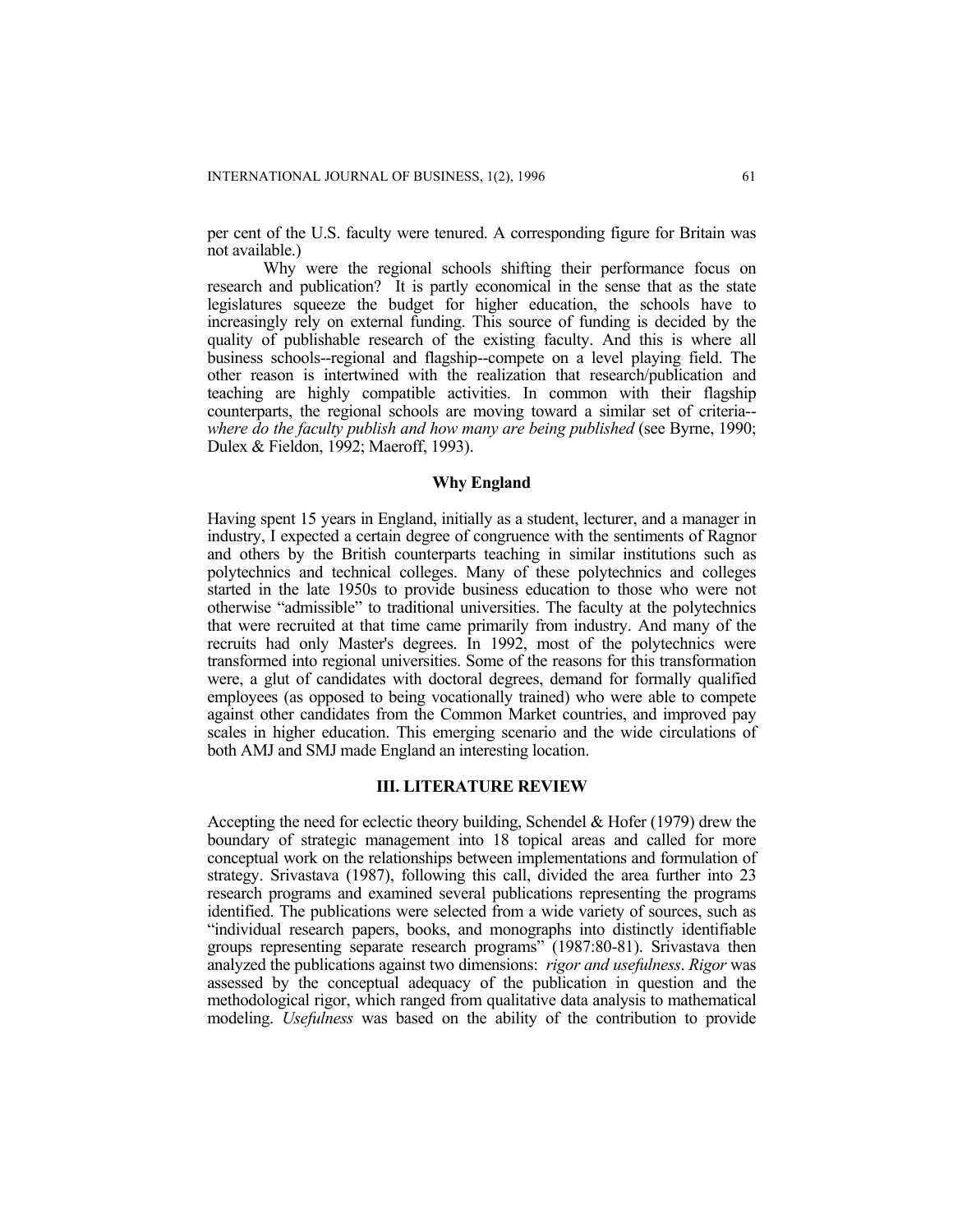managers with rationale for making decisions. Calling for a greater need to include variables that have clear action relevance and to incorporate practical insights in methodology documenting the contextual conditions, Srivastava concludes that the field is well-poised to attain the level of maturity it rightly deserves.

 Schwenk and Dalton (1988) examined selected publications in strategic management from five refereed journals. They analyzed various dimensions of internal validity, such as the unit of analysis, cross-sectional or longitudinal data, and sample sizes. One of the most interesting findings of this study, as reported by the authors, is an excessive dependence on self-reported measures and the apparent unwillingness of scholars to cross-validate their research results.

 In terms of strategy-related research, Bowman (1988) asks for qualitative studies to validate company practices and Mintzberg (1988) suggests that studies with a single dependent variable do not reflect the complexities and dynamics of change. Other authors (Fahey & Christensen, 1986; Ramanujan & Varadarajan, 1989) argue that strategy research should be concerned with process issues by using small samples. Lyle opines that future studies "need to address how to serve two masters (academicians and practitioners) and how to incorporate research methodologies that make the research meaningful to both" (1990:374). In recent years, Rumelt, Schendel, and Teece have articulated four research questions in the strategy field: "how do firms behave, why are firms different, what is the function of, or value added by, the headquarters unit in multinational firm, and what determines the success or failure of the firm in international competition" (1994:2). In order to teach strategy, these authors suggest that one has to be aware of the developments in the fields of "microeconomics, cognitive psychology, organizational sociology, and political science,...[and this awareness has to blended with the current] management practice" (1994: Preface).

 As I shall explain later in the section entitled Method, the questionnaire sent to the respondents included three variables--rigor, readability, and usefulness- as listed in Appendix 1

#### **The Study Focus**

Although the above contributions, particularly the studies by Srivastava (1987) and Schwenk and Dalton (1988), have been useful in opening the agenda of publication credibility, it should be noted that these studies suffer from serious methodological limitations. In these studies, the selection of sample publications for analyses came from a variety of sources, thereby confounding them with style, readership, and other editorial preferences so endemic in the struggle for publishing. For example, the articles published in **Acadaemy of Management Journal and the Academy of Management Executive** could be equally useful in meeting the rigor sought by the respective editors and reviewers. But it would be improper to take these publications as a composite and analyze them by a single set of criteria. Since the audience is different, so is the demand for methodological adequacy and the rationality of appropriateness from the point of end consumers. Furthermore, the analytical techniques used by the above authors demand critical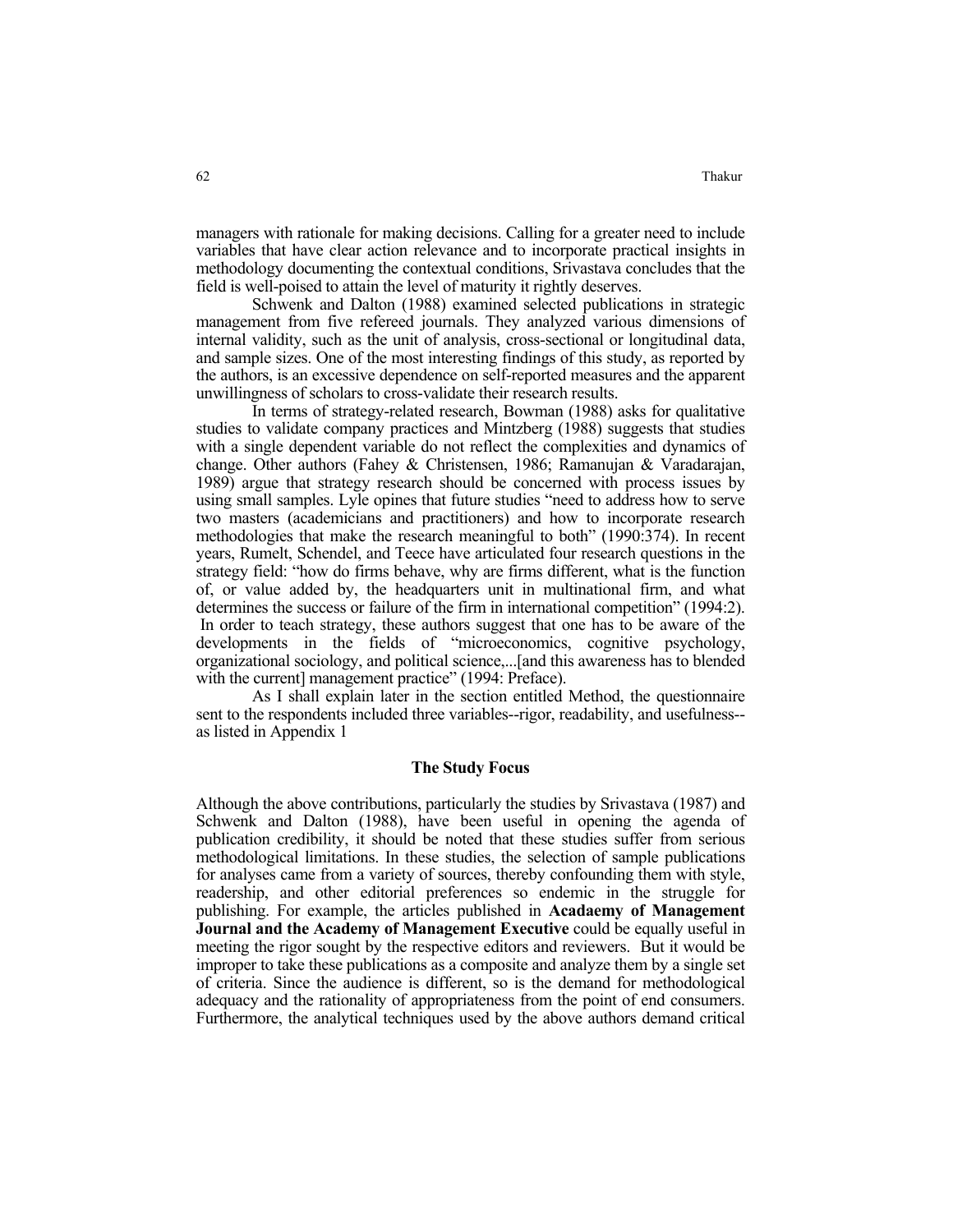attention. For instance, Schwenk and Dalton (1988) relied exclusively on descriptive statistics with its inherent limitations. Srivastava (1987) used facet analysis technique, and thus, limited his study with categorical data.

 In order to attain greater consistency, this study concentrated on the faculty who teach strategy/policy at regional business schools with a set of empirically based strategy-related articles published in AMJ and SMJ from 1989 to 1993. Thus, the focus was narrowed to the (a) strategy faculty, (b) strategy-related and empirically based articles, and (c) two specific journals similar in terms of coverage and readership.

### **IV. METHOD**

This study was conducted in three distinct steps: (1) Assembling a sample of strategy-related articles; (2) Identifying a sample of faculty who teach strategy/policy to analyze those articles; and (3) Administering a questionnaire to those faculty to examine the extent to which the selected articles were found to be rigorous, useful, and readable.

#### *Step 1: Assembling a Sample of Strategy-related Articles*

The first step in this study was designed to minimize the limitations of previous studies by focusing on a pre-selected set of strategic management articles published in the AMJ and SMJ from 1989 to 1993. These two journals were selected for their similarity in terms of depth and readership. The rationale for focusing on empirical, strategy-related articles was based on two realities. First, along with many other organizationally anchored disciplines, strategic management has become a robust area of study with its own set of distinct literature and a deluge of publication opportunities in many management journals, which have up to now restricted publications to certain macro and micro aspects of general management. Second, it is believed that most of the contents and processes of an emerging discipline, such as strategic management, is refined through empiricism (Ansoff, 1979; Camerer, 1985; Franke, Edlund & Oster, 1990). This emphasis on empiricism makes an instructor hesitant to profess knowledge based on "unproven but easy answers, unsupported assertions, and ideas that are just plain wrong" (Rumelt, Schendel  $\&$ Teece, 1994: 7).

 The selection of strategy-related articles involved 90 hours of personal interviews with a sample of nine (9) faculty who teach strategy/policy at regional schools in the U.S. and England and seven (7) reviewers of journals in the strategy area. Through this process, 18 empirical articles were selected (9 from AMJ and 10 from SMJ published between 1989 -1993) representing the following topical areas: Strategic Alliances and Collective Strategizing (3 articles), Mergers and Acquisitions (2 articles), Sustaining Competitive Advantage (3 articles), Global Strategies (3 articles), Role of Managers (2 articles), Implementation and Control Issues (3 articles), and Strategic Research (2 articles). For each selected article, I prepared a three to five page summary and each summary went through three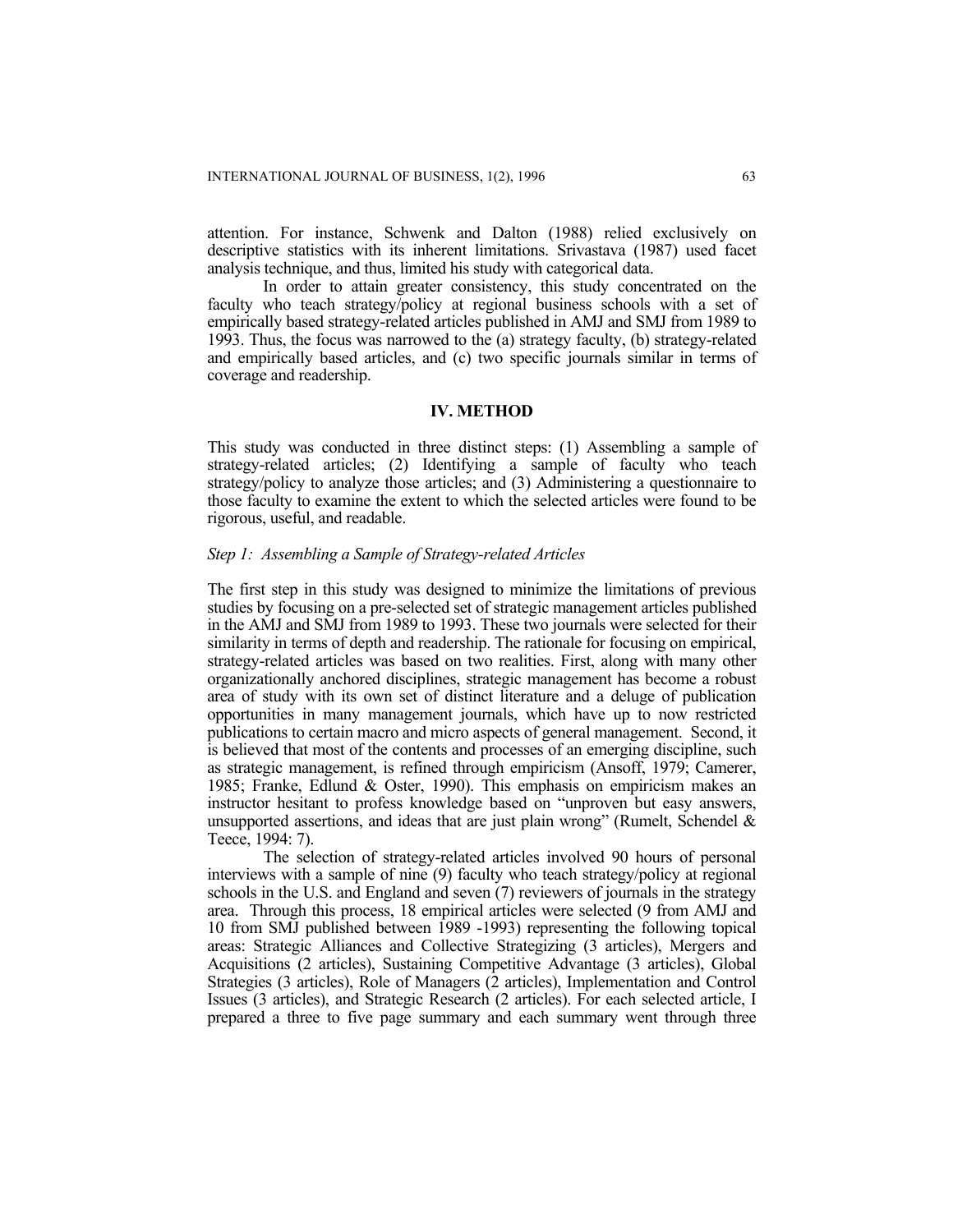iterations by four strategy faculty who teach at flagship and regional schools. As the articles were summarized, the overwhelming concern was to make each summary comprehensive and easy to read. One of the main concerns of the group that reviewed the summaries was to make sure that the summaries did not become "reviews" in disguise. Pointedly, the format of each summary included the following topics: (a) Shortcomings of existing theories as stated by the author/s leading to hypotheses formulations, (b) Methods followed to test the hypotheses, (c) Conclusions with support for the hypotheses formulated, (d) Limitations of the study as indicated by the author/s; and (e) Need for further research as identified.

 The summaries were then *sent to the respective authors* (some of them were returned as the auhtor/s have changed their institutional affiliations and could not be traced back) of the original articles. In the cover letter, I explained the purpose of the study and defined rigor, readability, and usefulness as adopted by the study. Of the 19 authors (only the first author listed of each article was contacted), 9 of them made some minor corrections in their respective summaries, and the another 3 were contacted by telephone and their comments and observations were incorporated accordingly. A final copy of each summary was sent to each respective author for a further check.

## *Step 2: Identifying a Sample of Faculty Who Teach Strategy/Policy*

Since some of the faculty in the U.S. were not members of either the Academy of Management or the Strategic Management Society, the decision was made to write directly to the Deans of 200 AACSB-accredited regional business schools. Following the same procedure, 114 similar institutions were contacted in England. The letter to the Deans of business schools briefly described the purpose of the study with a request to provide a list of full-time faculty who normally teach (at least once a year) strategy/policy either at the graduate or undergraduate level. Responses were received from 127 U.S. and 102 British business schools, identifying 211 U.S. and 167 British "strategy faculty."

#### *Step 3: Administering the Faculty Questionnaire*

Packages of 19 summarized articles were sent to 211 U.S. and 167 British strategy faculty. The names of the authors and their affiliations were removed from the summary pages including the journal name, issue, volume, and year published. Each participant was asked to read the summaries and answer the extent to which each article was thought to be rigorous (*rigor*), readable (*readability*), and useful to our existing body of knowledge (*usefulness*). They were instructed to look at the variables for each dimension and to respond on a Likert scale (1 low; 5 high). See Appendix 1 for a list of variables selected for the study. Participants were also asked to provide demographic data including their publications between January 1989 and December 1993 and their syllabi.

#### **V. RESULTS**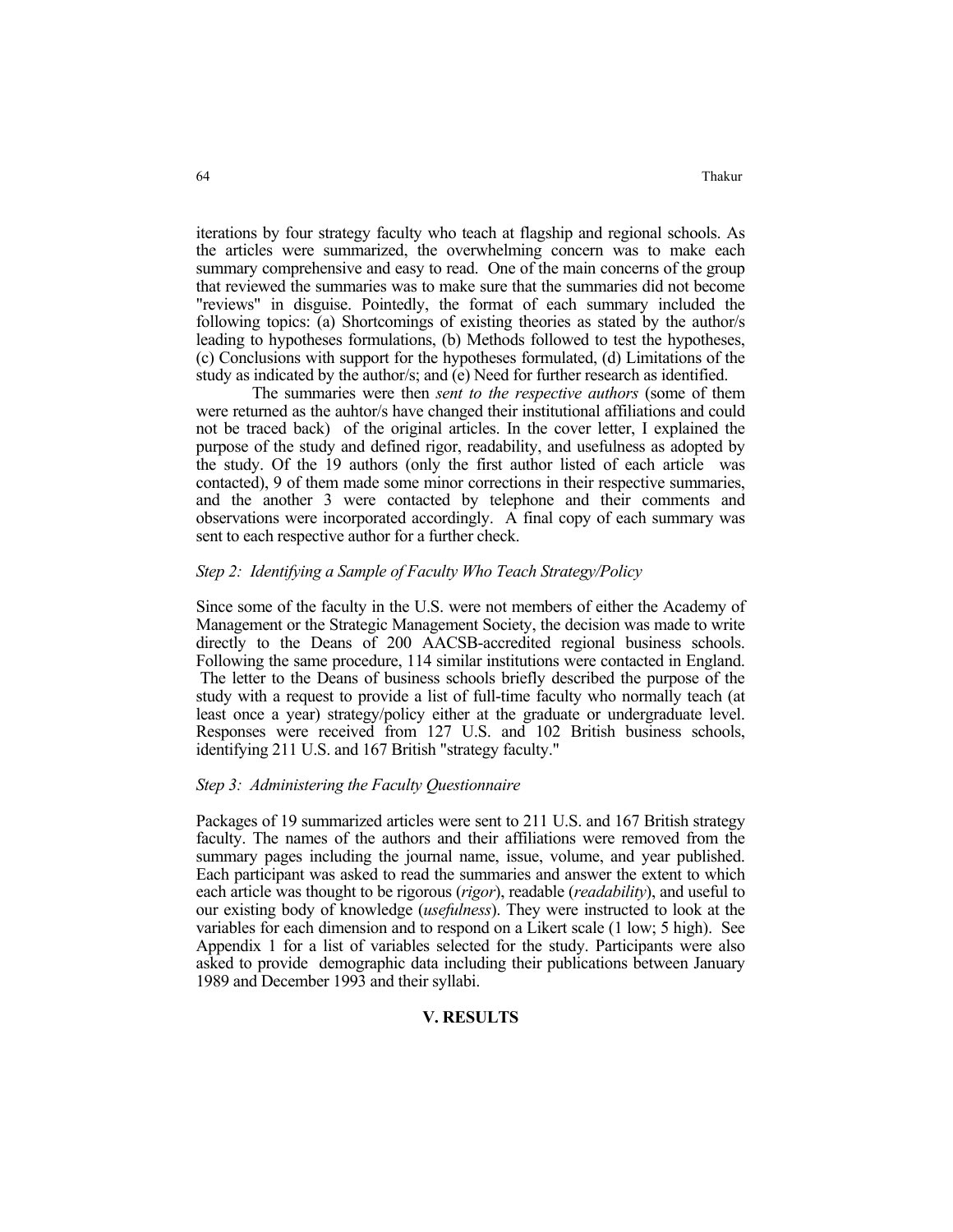A total of 134 U.S. and 122 British faculty (64 and 67 per cent respectively) responded. Table 1 provides the descriptive data.

| $U.S. (n=134)$ | England $(n=122)$          |
|----------------|----------------------------|
|                |                            |
| 91%            | 68%                        |
| 9              | 32                         |
|                |                            |
|                |                            |
| 5              | 8                          |
| 32             | 31                         |
| 42             | 49                         |
| 21             | 12                         |
|                |                            |
|                | 78                         |
|                | 22                         |
|                |                            |
|                |                            |
| 11             | 32                         |
| 72             | 41                         |
| 17             | 27                         |
|                |                            |
|                |                            |
| 93             | 67                         |
| 7              | 33                         |
|                |                            |
| 61             | 58                         |
|                |                            |
|                | 53                         |
|                | 14                         |
|                | 33                         |
|                | 69<br>31<br>64<br>21<br>15 |

**Table 1: Sample Characteristics**

|  | Table 1 |  | (Continued) |  |
|--|---------|--|-------------|--|
|--|---------|--|-------------|--|

| <b>Reading of AMJ/SMJ:</b><br>Read regularly<br>Read occasionally<br>Look at it (not read) | 12<br>32<br>38 | 14<br>22    |
|--------------------------------------------------------------------------------------------|----------------|-------------|
| Hardly read or look<br>Membership of the Academy/SM Society:<br>Member*                    | 18             | 55<br>29611 |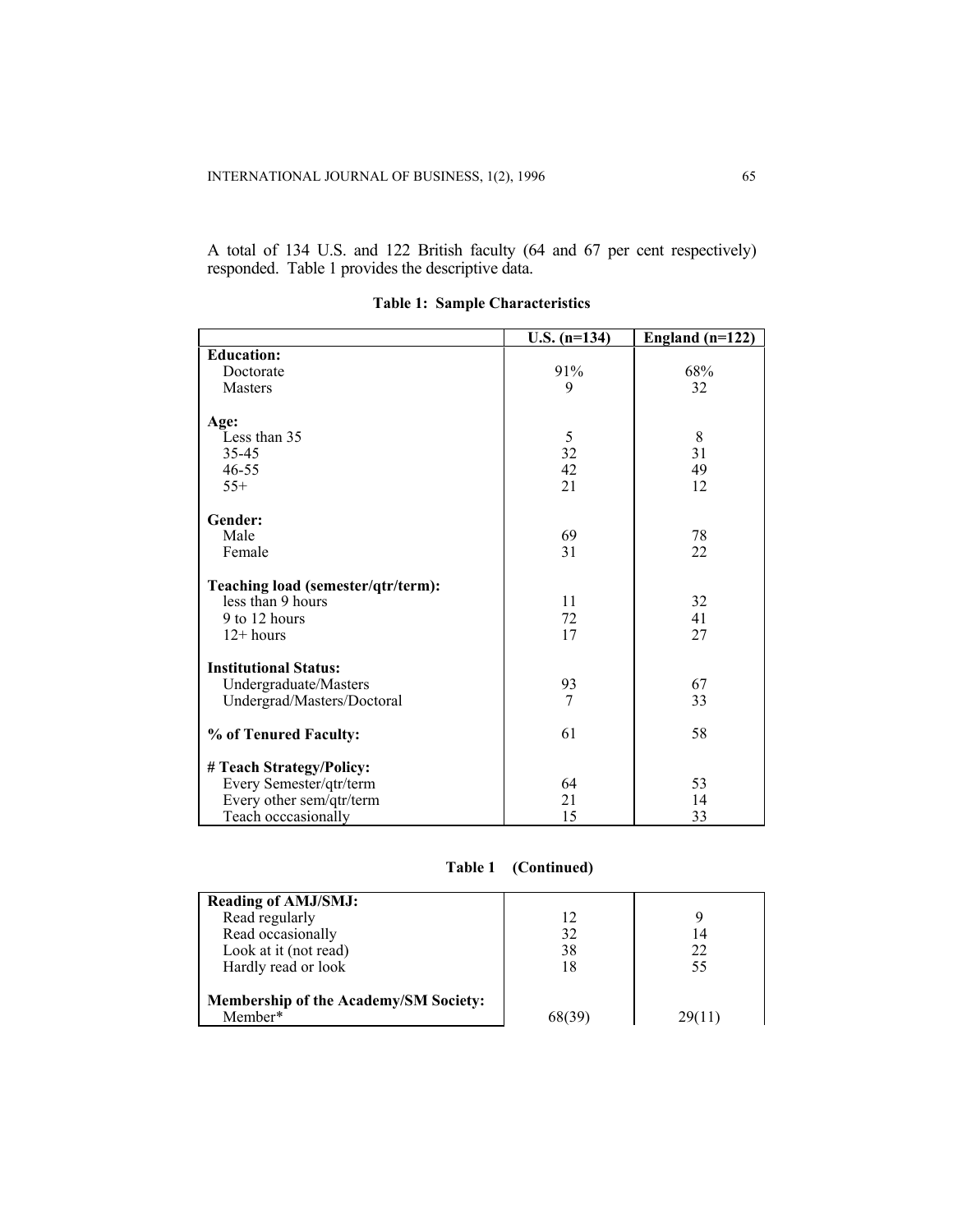| # of Time Articles from AMJ/SMJ used in<br>Class: (in the last two semesters/qtr/term)<br>2 to 3 articles<br>hardly any** | 14(19)<br>38 |        |
|---------------------------------------------------------------------------------------------------------------------------|--------------|--------|
| Contribution of Articles to existing body of                                                                              |              |        |
| knowledge:                                                                                                                |              |        |
| Have Value                                                                                                                | 31(41)       | 28(33) |
| Don't Know                                                                                                                | 28(14)       |        |

Membership of the Strategic Management Society is in parentheses. \*\* Not reported.

 As identified in Table 1, most of the differences between the U.S. and British respondents could be attributed to the educational system and the institutional mission of the two countries. For instance, in England when an institution is elevated to the

status of a university most often, it includes doctoral programs even though many of its instructors might not have doctoral degrees themselves. This is somewhat contrary to the U.S. positions. The similarities in demographics appear to be overwhelming notwithstanding the fact that both groups only minimally used (in classes) the articles published in the AMJ and SMJ. It is interesting to note that only 31 and 28 per cent of the U.S. and British faculty, respectively, thought that the articles "had value" and the rest did not know or did not respond to the question.

 In determining the question of *adequacy* of publications within the confines of regional schools, I sought the assistance of three Deans of business schools (2 from the U.S. and 1 from England) and four faculty who teach strategy (2 from each country). After many hours of deliberations, the group decided the threshold of *adequate* publication for each faculty: every two years, one refereed publication in a journal with 25 per cent or less acceptance rate as per Cabell's Directory (1993), and one paper presentation at a national meeting. Anything short of this was thought to be an *inadequate* publication record. However, deviations from this absolute, such as authoring a textbook or a chapter contribution, and other publishing vagaries were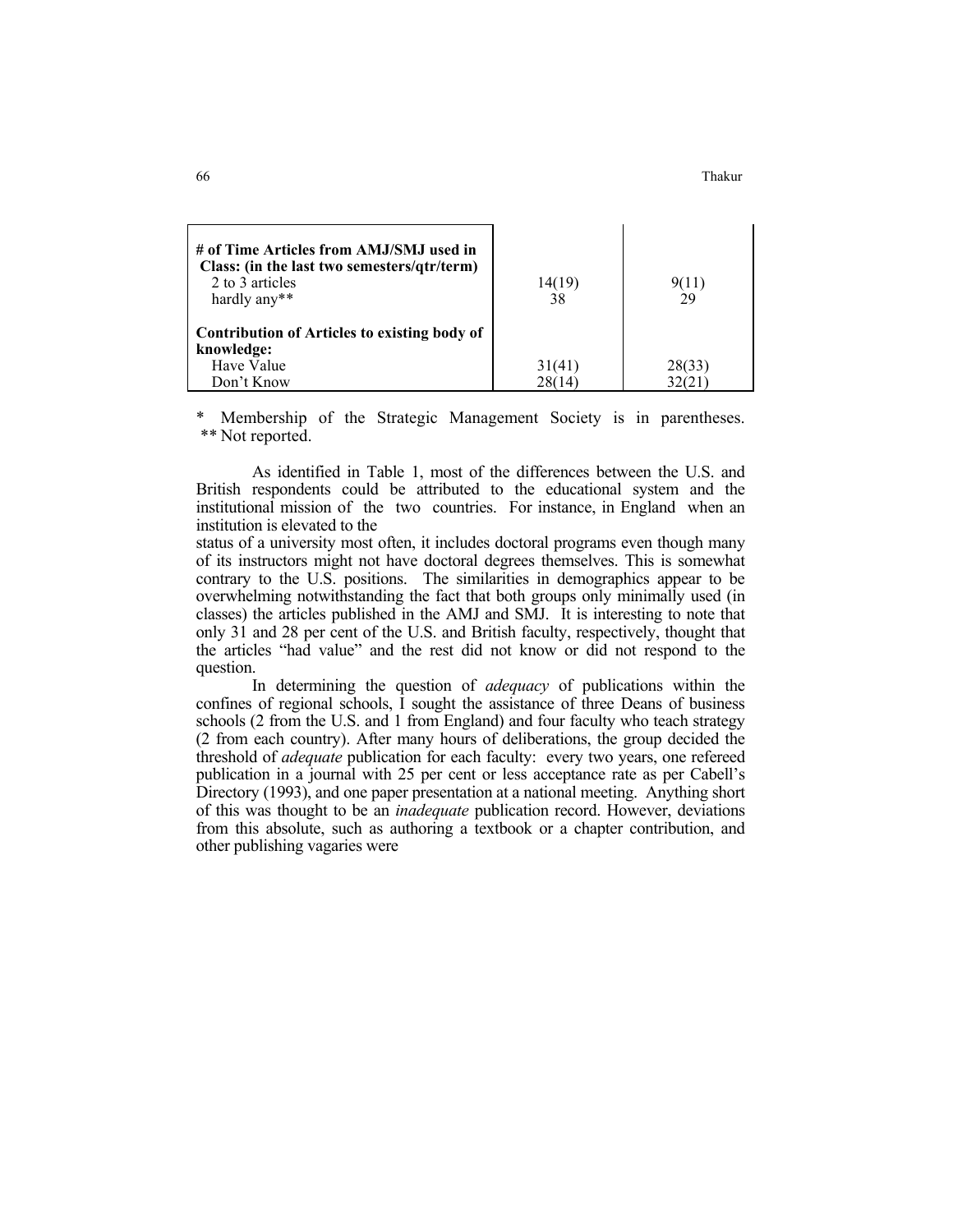accounted for in categorizing the respondents. Following this categorization, 39 and 26 per cent of the U.S. and British faculty, respectively were found to have *adequate* publications. Table 2 provides a correlation matrix for the questionnaire items.

 In order to test the assertion that this was not an exclusively American phenomenon, the two groups (U.S. and England) were compared. The t-test, as shown in Table 3, did not reveal a statistically significant difference between the groups, shedding light on the first research question that the academicians in both countries were seemingly predisposed in the same way as far as the selected articles were concerned.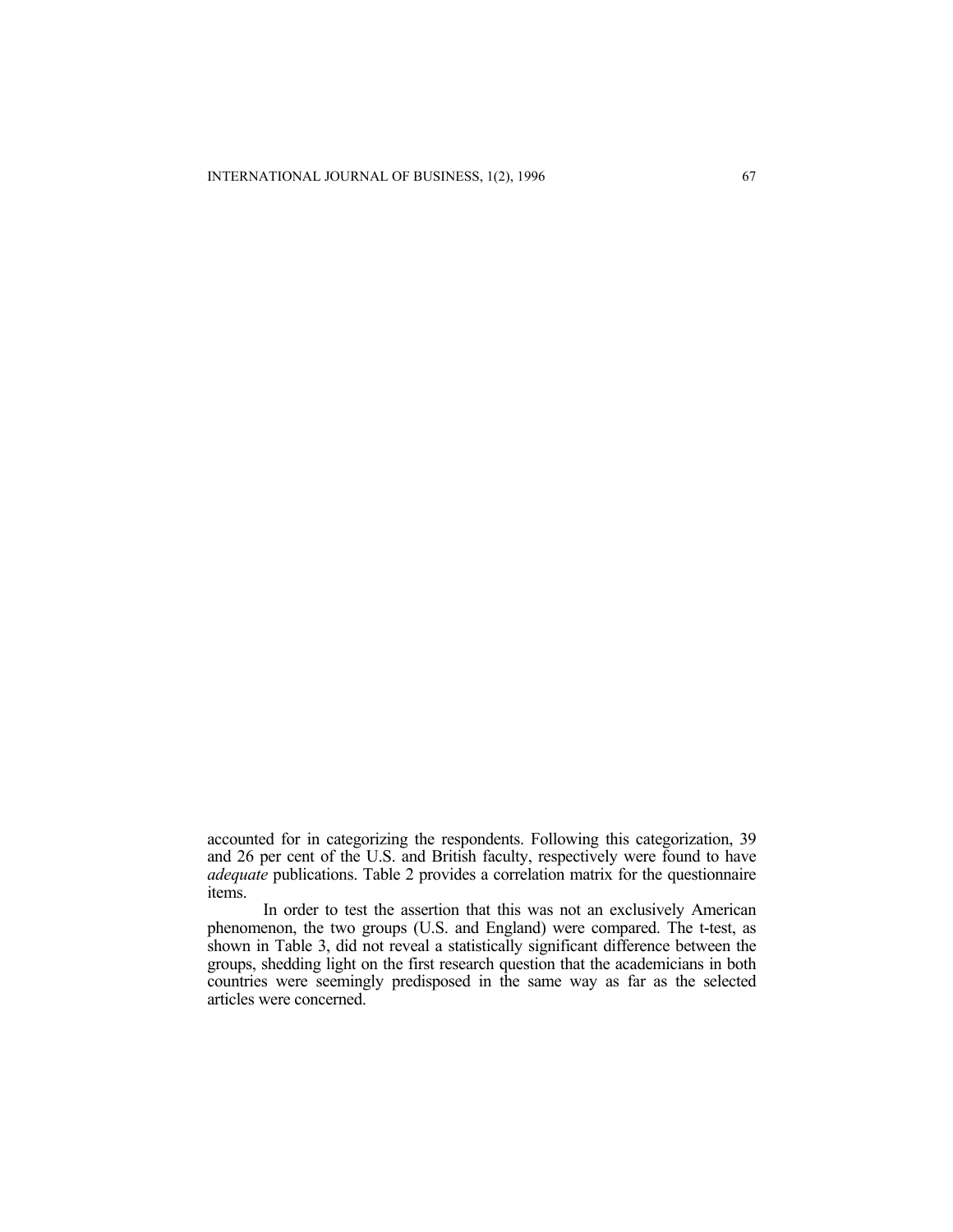68 Thakur

| <b>Factors</b>    | J.S. | England        | t-statistics    |
|-------------------|------|----------------|-----------------|
| Readability       | 2.79 | 2.86           | 0.46            |
| Rigor             | 2.16 | 2.02           | . 1             |
| <b>Usefulness</b> | 2.87 | つ くろ<br>ر ر. ے | $5^{\circ}$<br> |

#### **Table 3: T-Test of U.S. and British Faculty**

None of the above t-statistics is significant at .005 level.

|                                       | <b>Factor 1</b><br><b>Readability</b> | <b>Factor 2</b><br><b>Rigor</b> | <b>Factor 3</b><br><b>Usefulness</b> |
|---------------------------------------|---------------------------------------|---------------------------------|--------------------------------------|
| A. Discussions of theories            | 0.131                                 | 0.269                           | 0.188                                |
| B. Shortcoming of theories            | 0.106                                 | 0.711                           | 0.113                                |
| C. Reasons for new theories           | 0.253                                 | 0.626                           | 0.146                                |
| D. Measurement of techniques          | 0.026                                 | 0.723                           | 0.277                                |
| E. Techniques with hypotheses         | 0.137                                 | 0.782                           | 0.145                                |
| F. Adequate sample size               | 0.157                                 | 0.374                           | 0.033                                |
| G. Evidence supporting the hypotheses | 0.125                                 | 0.367                           | 0.124                                |
| H. Understandable writing style       | 0.818                                 | 0.303                           | 0.032                                |
| I. Non-jargonistic writing            | 0.909                                 | 0.267                           | 0.091                                |
| J. Interest-provoking writing style   | 0.867                                 | 0.293                           | 0.023                                |
| K. Adequate style for readership      | 0.796                                 | 0.301                           | 0.011                                |
| L. Non-obvious results                | 0.101                                 | 0.377                           | 0.573                                |
| M. Thought-provoking results          | 0.122                                 | 0.295                           | 0.516                                |
| N. Do-able results                    | 0.323                                 | 0.256                           | 0.869                                |
| O. Specification of pre-conditions    | 0.233                                 | 0.231                           | 0.923                                |
| P. Aiding decision-making             | 0.167                                 | 0.355                           | 0.919                                |
|                                       |                                       |                                 |                                      |
| Eigenvalue                            | 3.203187                              | 3.19221                         | 3.239839                             |
| <b>Percentage of Variance</b>         | 0.20019                               | 0.19951                         | 0.20248                              |
| <b>Cum % of Variance</b>              | 0.20019                               | 0.39971                         | 0.6022                               |

**Table 4: Factor Loadings**

 Because of this similarity in responses, the principal component of factor analysis was carried out by aggregating the samples of both countries, as shown in Table 4.

 The factors displayed in Table 4 reflect three distinct but consistent patterns of behavior across the sample. These three patterns were classified as readability, rigor, and usefulness. The orthogonally-rotated factor pattern reveals three distinct factors with eigenvalues greater than 1, accounting for over 60 per cent of the total variance (see Haire et al, 1979; Kim & Muellerer, 1978). The relatively equal eigenvalues suggest that each factor is equally important in explaining the variability of expectations that the respondents had from the articles selected. The amount of variance explained by each factor is also about equal,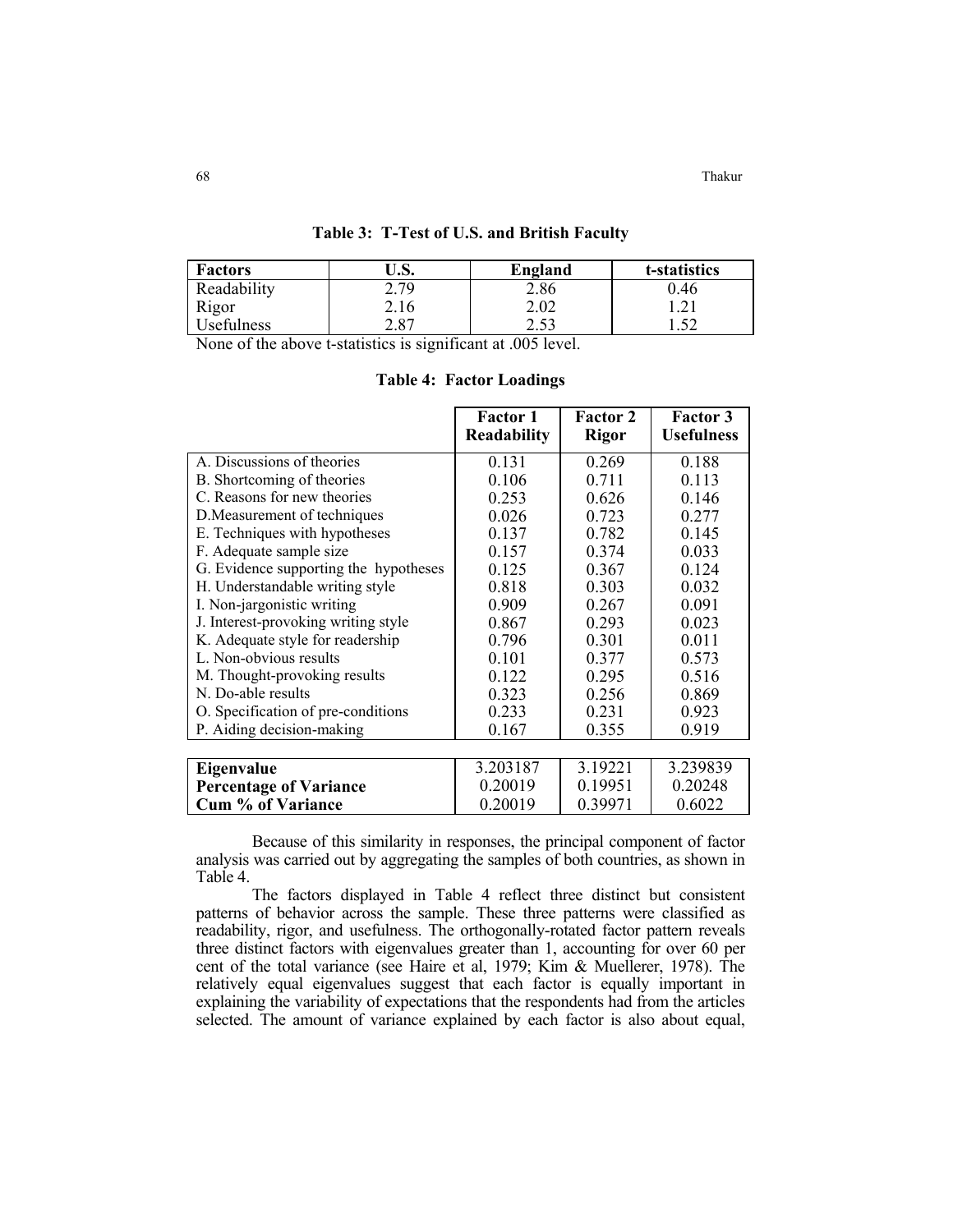rendering a total explained variance of 60 per cent. It is noteworthy that previous research did not regard *readability* as a factor whereas the respondents here clearly thought of this as a stand-alone factor not to be submerged with rigor or usefulness. One may wonder to what extent this was a function of the individual faculty person's publication record.

 The publication records of the participants were cross-validated with the responses in the intercorrelations matrix and the factor loadings. The t-test scores for the three factors--*readability (.001), rigor (.01), and usefulness (.01)--*were significantly higher for those faculty with *adequate* publications. The greatest difference between the groups relates to readability and the least difference relates to usefulness, although the loading is significantly higher on all three factors for those who publish the most or do so to an adequate degree.

## **VI. IMPLICATIONS OF THE STUDY**

The respondents seem to perceive *readability, rigor, and usefulness* as the criteria that denote the "value" of research in strategic management. In spite of the fact that there were institutional differences among the faculties, these differences were not found to be significant on the basis of national location. However, significant differences were found in terms of publication records. Although the causality was not determined, results seem to indicate that those who publish regard the empirical articles as worthwhile. Let us consider the implications of the study from the perspective of the regional business schools and the faculty who teach strategy/policy.

 Having found that those who publish make efforts to keep themselves updated is not a finding incongruent with our daily experience. Many of us would probably respond by saying, ""So what...they don't read and they don't publish." The enormity of this issue is that in the U.S. alone, each business school in the sample had an enrollment of 3000 to 5000 business majors, graduating about 1000 to 1300 majors each year  $(1000 \times 127 \text{ schools} = 127,000 \text{ graduates per year}).$ 

 To this "so what" question, consider, as discussed earlier, that teaching strategy/policy necessitates an understanding of theoretical development and a visceral effort in synthesizing the field with "successful" management practices around the world. The proponents for research/publication argue that a faculty person needs to share the power of synthesis with his/her professional peers in published format. Without this "public sharing", they ask, how could anyone decide the power of an instructor's synthesis of knowledge explosion?

 The AACSB's mission-linked accreditation standards and practices have pushed the debate on compatibility between research/publication and teaching to a new height. As a result, many regional schools in the U.S. (and in England, mainly for economic reasons) are busily reformulating their strategic plans. Note for example the following strategic priorities as set by one regional school: "University level instruction requires content knowledge and currency that can be achieved only through a program of continuous research. Every member of the...School faculty has an obligation to be involved in research and scholarly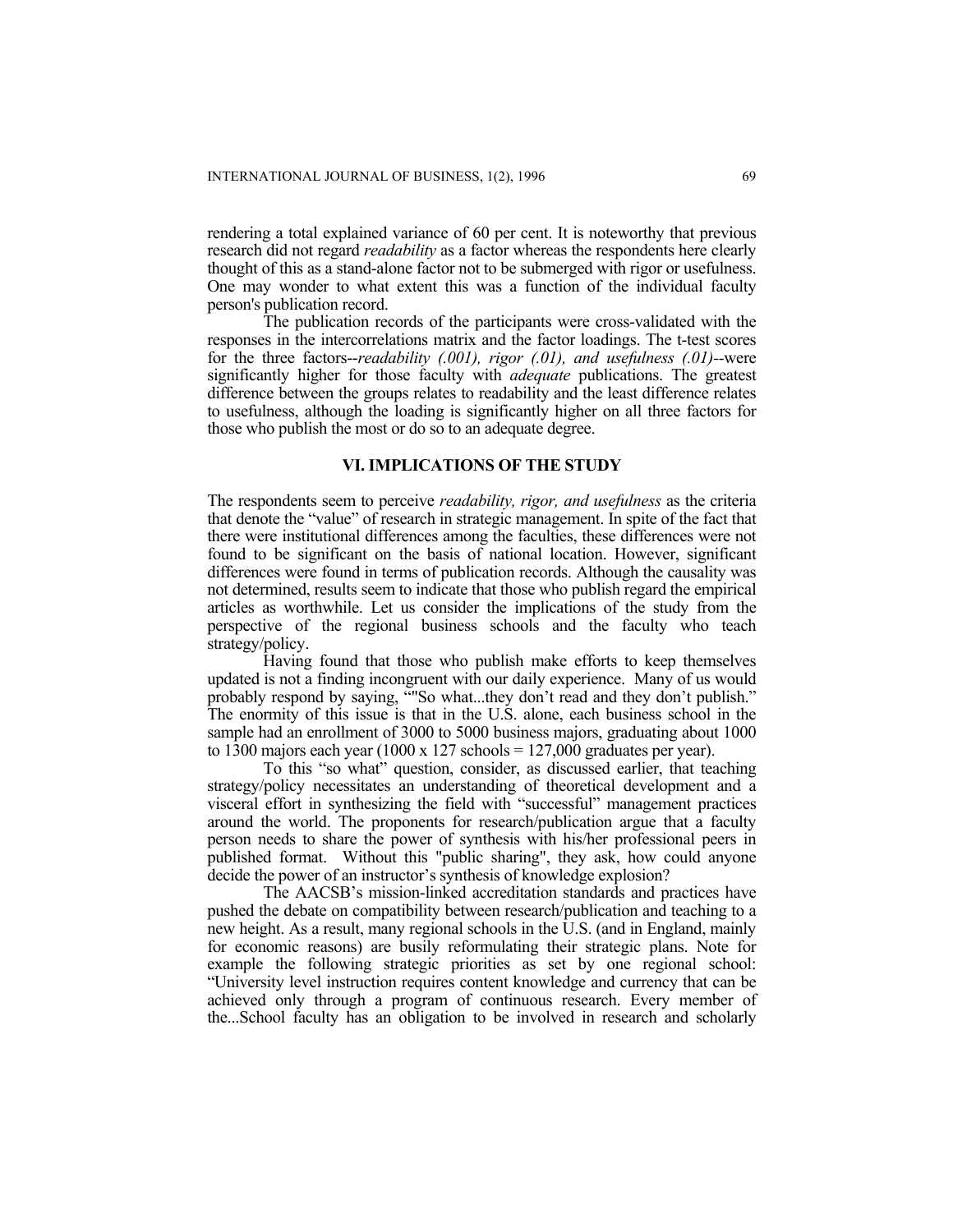activity." This laudable objective might remain blindsided without conscious acceptance that research/ publication and teaching are compatible activities, and that without this clear thrust a plan can hardly be strategic (Das, 1994).

 The administrators of regional schools have to realize that due to historical reasons it might be futile to force *all* faculty to do research and publish. Instead, they should offer a choice to individual faculty either to go through the "research" or the "teaching" stream on an open enrollment basis, i.e., a faculty could elect to go through either stream every two years. This choice, however, must be complemented by sufficient support and must specify the expected outcome for each stream. The political gumption--applying the same criteria for the tenured and tenure-track faculty--of administration to establish such a stream appears to be the critical block as reported by several faculty respondents.

 The role of individual faculty appears to be moot here. In the course of the study, I collected a plethora of syllabi on undergraduate and graduate strategy classes. Apart from the requirement of a textbook at the undergraduate level, and often a compilation of selected readings for the graduate course, requirements for term or research papers ranged from an "assessment" of a particular organization to updating cases. There was a definite bias, as the syllabi indicated, to cover the theory part *before* getting into case analyses; but, in several instances, the cases were *not* sequenced with the theoretical inputs. With some of the syllabi, I had difficulty finding the linkage between the writing assignments and the field of study (42 syllabi in the U.S. and 24 from England were collected). Some of the term papers asked students to write their obituaries (think about the relevancy to a 22-year old undergrad!) while others included questions such as "What does an American businessman need to know to do business in Brunei?"

 If the current mood of the state legislatures and the parents are indicative of the future, then one has to conclude that (a) there must be a perceived linearity between the pedagogical structure and the theoretically grounded end objective and (b) academic freedom cannot be a matter of expediency, and freedom cannot be a refuge for shortchanging the future managers by yesteryears' cognitive base. The business faculty, most particularly those teaching strategic management as a capstone course, should be aware of the following imperatives:

> *Is he/she connected?* (The extent to which the instructor's cognition of the field is accepted by the peers as evident through publication.)

> *Does he/she connect?* (Disseminating both contents and processes to students in a comprehensible fashion.)

 The role of the Academy of Management as the professional body can no longer be limited to, as one faculty commented, "collecting dues and shipping the journals on time." It is encouraging that the **Academy of Management Executive** has started publishing abridged versions of important articles, but they are not quite of the AMJ or SMJ variety. Why should it not be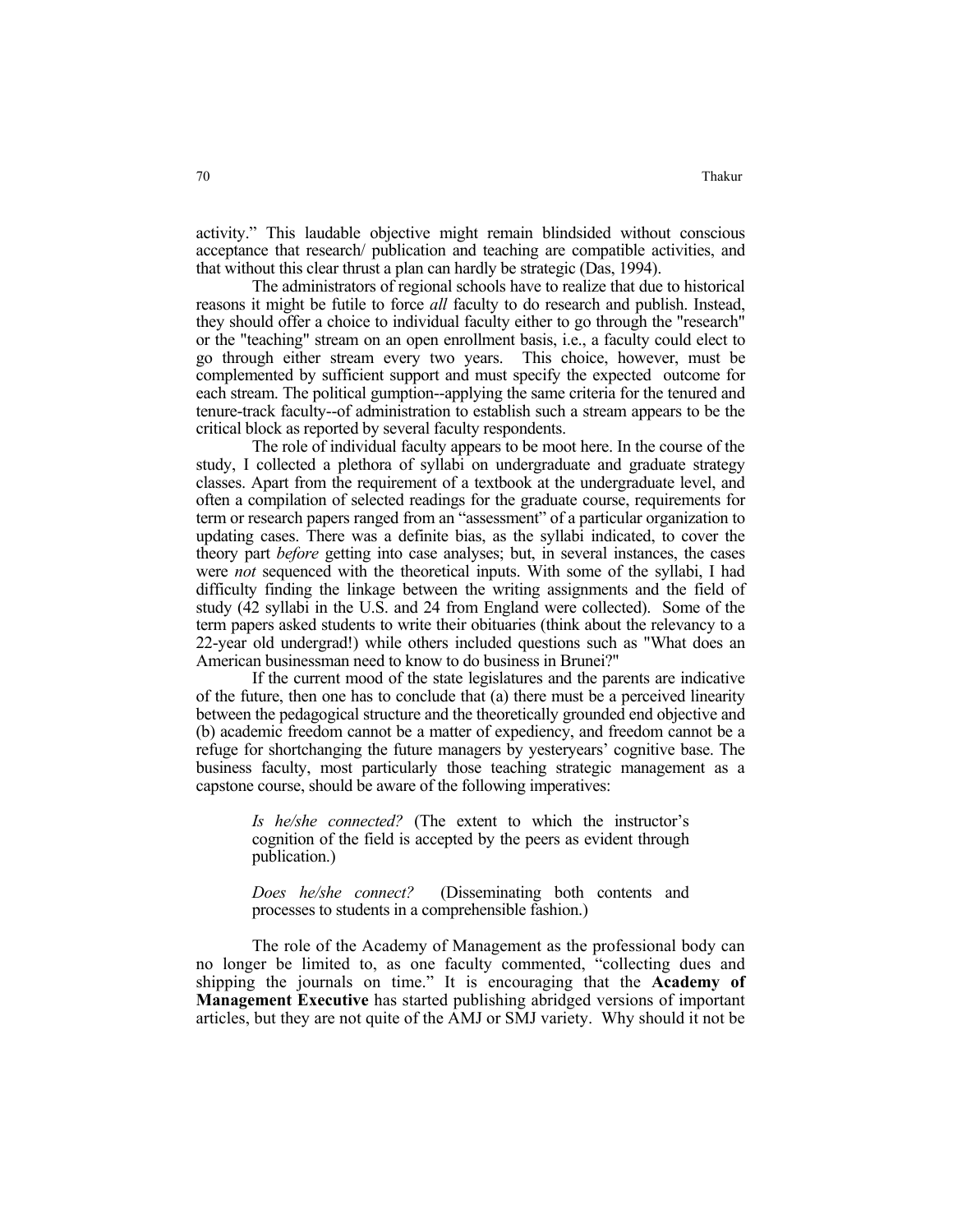possible for the editors of such quality journals to publish summaries of articles that provide their members a comprehensive representation of the noteworthy contributions of recent years? Could this not be a market niche and a worthwhile service? The Academy could also make its regional chapters organizing research workshops on a regular basis. It could also help to break the glass ceiling between the flagship and the regional schools by initiating cross-fertilization of faculty through teaching and fellowship. This might assist the regional schools' faculty to retool themselves with updated research skill and assist others in internalizing the resource-based model, appropriate for state-funded school of superior performance (Grant, 1991).

 In generalizing the findings of this study, one must note two specific *limitations*. First is the representativeness of the articles selected and the limitation of the total number to 19. The packet sent to the participants consisted of 62 pages of summarized articles. Adding more pages was thought to be unwise. Furthermore, the selection process involved both faculty and reviewers of journals to minimize biases as well as the authors of the original articles. Second is the extent to which the phenomena observed here are restricted to the regional schools. A corresponding sample of flagship schools could have been helpful. But even within the confines of a limited data set is a rejoinder that dissemination of the discipline comes through being current in the literature of which empirically based studies are an integral part. To this end, this study should be seen as a primer for the ensuing debate in re-educating Ragnor et al. for the decade ahead.

#### **APPENDIX: Variables Selected for the Study**

## **RIGOR:**

- A. Discussions of existing theories/concepts
- B. Discussions of shortcomings of current theories/concepts C. Reasons for developing new theories/concepts
- Reasons for developing new theories/concepts
- D. Appropriate use of statistical techniques<br>E. Adequate sample size
- E. Adequate sample size<br>F. Evidence supporting the
- Evidence supporting the hypotheses

### **READABILITY:**

G. Understandable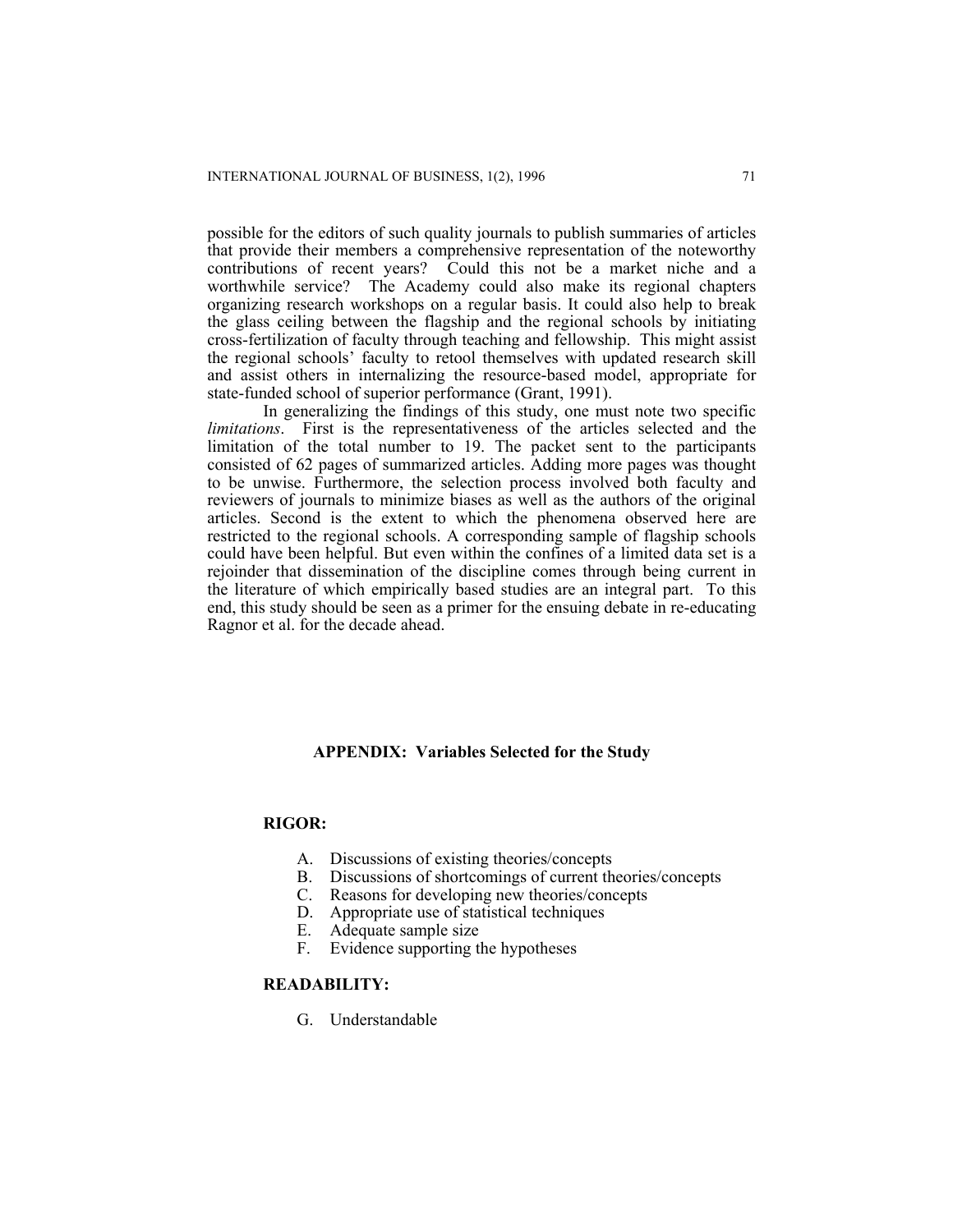Thakur and the contract of the contract of the contract of the contract of the contract of the contract of the contract of the contract of the contract of the contract of the contract of the contract of the contract of the

- H. Non-jargonistic style of writing
- I. Interest provoking style
- J. Adequate for targeted readership

## **USEFULNESS:**

- K. Non-obvious results
- L. Thought provoking results
- M. Do-able results in organizational setting
- N. Clear specification of antecedents
- O. Leads to speedy and quality decisions

## **REFERENCES**

- [1] Aktouf, O. (1992). Management and Theories of Organizations in the 1990s: Toward a Critical Radical Humanism? *Academy of Management Review*, 17, 407-431.
- [2] Ansoff, H. I. (1979). The Changing Shape of Strategic Problem. In D. E. Schendel and C. E. Hofer (eds.), *Strategic Management*. Boston, Little Brown, 30-44.
- [3] Bowman, E. H. (1988). Strategy Change. In J. W. Fredrickson (ed.), *Perspective on Strategic Management*. New York, Ballinger.
- [4] Byrne, J. (1990). Is Research in the Ivory Tower Fuzzy, Irrelevant, Pretentious? *Business Week*, October 20, 62-63.
- [5] Cabell, D. W. E. (1993). *Directory of Publishing Opportunities in Business Administration and Economics*. Beumont, TX, Cabell Publishing.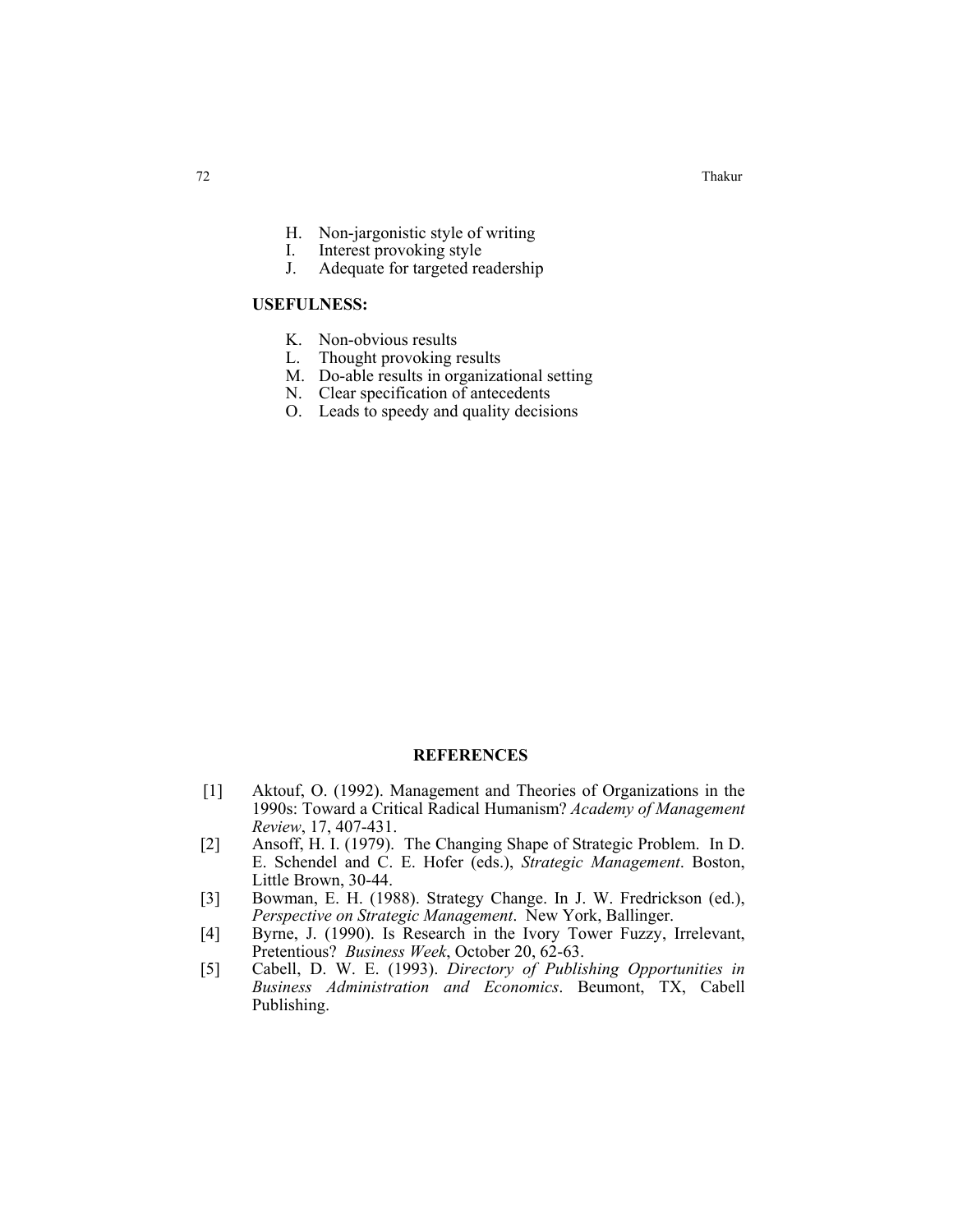- [6] Camerer, C. (1985). Redirecting Research in Business Policy and Strategies. *Strategic Management Journal*, 6, 1-15.
- [7] Das, T. K. (1994). Educating Tomorrow's Managers: The Role of Critical Thinking. *International Journal of Organizational Analysis*, 2, 4, 333-360.
- [8] Dulex, R. E. and Fielden, J. S. (1992). Why fight the system? The Non-Choice Beleaguered Business Faculties. *Business Horizons*, 35, 13-19.
- [9] Frank, R. H., Edmund, T. W. and Oster, F. (1990). The Development of Strategic Management Journal Quality and Article Impact. *Strategic Management Journal*, 11, 243-253.
- [10] Grant, R. M. (1991). The Resource-based Theory of Competitive Advantage: Implications for Strategy Formulation. *California Management Review*, 33, Spring, 114-135.
- [11] Hair, J. F., Anderson, R. E., Tatham, R. L. and Grablowsky, B. J. (1979). *Multivariate Data Analysis*. Tulsa, OK, Petroleum Publishing.
- [12] Kim, J. and Mueller, C. W. (1978). *Factor Analysis: Statistical Methods and Practical Issues*. Beverly Hills, CA, Sage Publications.
- [13] Lang, J. R. and Dittrich, J. E. (1982). Information, Skill Building, and the Development of Competence: An Education Framework for Teaching Business Policy. *Academy of Management Journal*, 7, 269- 279.
- [14] Lyle, M. A. (1990). A Research Agenda for Strategic Management in the 1990s. *Journal of Management Studies*, 27, 4, 363-375.
- [15] Maeroff, G. I. (1993). College Teachers, the New Leisure Class. *Wall Street Journal*, March 24, A16.
- [16] Mintzberg, H. (1988). Strategy Content Research in Perspective. *McGill University*, Working Paper.
- [17] Morgan G. (1980). Paradigms, Metaphors and Puzzle Solving in Organizational Theory. *Administrative Sciences Quarterly*, 3, 605-622.
- [18] Rumelt, R. P., Schendel, D. E. and Teece, D. J. (eds.). (1994). Fundamental Issues in Strategy: A Research Agenda. Mass., *Harvard Business School Press*.
- [19] Peters T. and Waterman, R. (1982). *In Search of Excellence*. New York, N.Y., Warner Books.
- [20] Porter, L. W. and McKibben, L. E. (1988). *Management Educations and Development*. New York, N.Y., McGraw-Hill.
- [21] Schwenk, C. R. and Dalton, D. R. (1989). The Changing Shape of Strategic Management Research. *Ninth Annual Conference of the Strategic Management Society*.
- [22] Srivastava, P. (1987). Rigor and Practical Usefulness in Strategic Management. *Strategic Management Journal*, 8, 77-92.
- [23] Sykes, C. J. (1990). *Prof Scam*. New York, N.Y., St. Martin Press.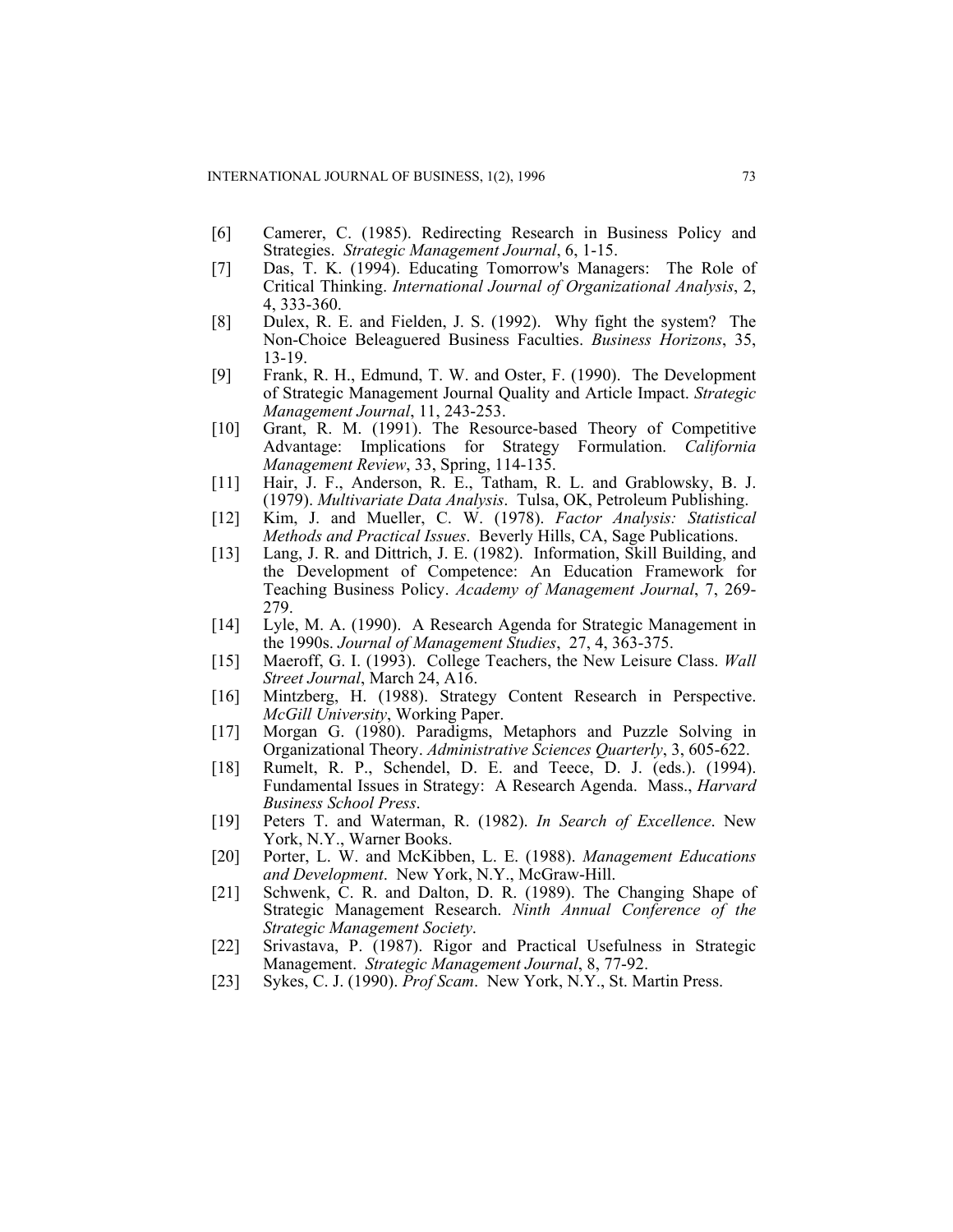74 Thakur

 [24] Zofer, H. J. (1991). Educating People for a Competitive World. In R. H. Kilman, I. Kilman & Associates (eds.). *Making Organizations Competitive*. San Francisco, CA, Jose-Bass.